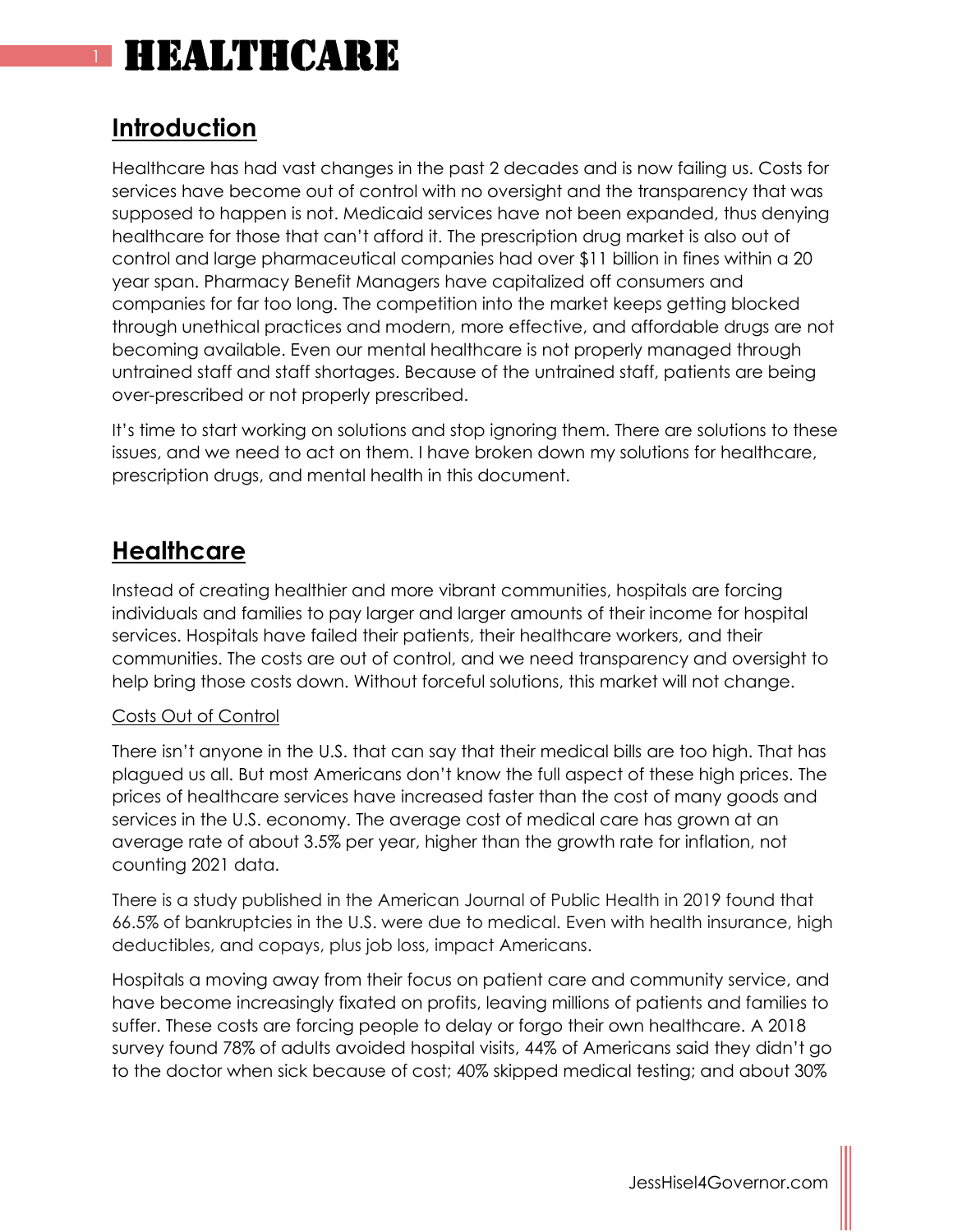# **HEALTHCARE**

said they had to choose between paying for medical bills and necessities like food or housing.

In July of 2020, a Covid patient in Colorado was initially billed over \$840,000 after a twoweek stay in the ICU at an HCA Healthcare facility. After much publicity the bill was reduced to zero. In Washington, a patient had a 62 day stint in the IC with severe symptoms and received a hospital bill of \$1,122,501.04. This included a \$9,736/day for the IC room, \$2,835/day for a ventilator. Through Medicare, insurance, & the CARES Act, he will pay nothing, but the hospital will receive these funds from our tax dollars. At one point of the stay he told his wife, "Get me out of here, we can't afford this" even though that if he would have left, he would have died.

Profits have exploded in the medical industry, increasing by 411% over 20 years, from 1999 to 2018. Today in the U.S., hospitals charge on average \$417 for every \$100 of their total costs. This is considered a charge-to-cost ratio. Since 1999, the average charge-tocost ratio for all U.S. hospitals has more than doubled. Over this same period, hospital prices have tripled.

Of the top 100 hospitals with the highest charges relative to their costs, *for-profit* corporations own or operate 95 of them. All the top 100 hospitals are owned by hospital systems, as opposed to being independently operated community hospitals. The top culprit is HCA Healthcare, which owns 53 of the top 100 hospitals and have a charge to cost ratio between 1,808% to 1,129% for those 53 companies. How are we expected to stand by why consumers are getting gouged by a 1,808% profit on healthcare? The HCA Healthcare CEO Samuel Hazen makes over \$30 million, not counting the \$4-\$6 million that the presidents, CMO or CFO receive. Just like any other big business, the disparity from the median earnings (\$54,651) of the employee is astronomical.

The healthcare market is so out of control, that the insurance companies are having difficulty keeping up with the costs. According to the Kaiser Family Foundation, health insurance premiums are rising faster than both inflation and wage increases, with the average family paying nearly \$20,000 per year in insurance premiums, deductibles, and out-of-pocket expenses for healthcare. My theory is that in order to compensate for the high medical costs, insurance companies offer high deductibles and co-pays in an attempt to discourage people from using these services. A 2017 study found that for each additional dollar increase in the price of services, insurers paid an additional 15 cents to hospitals. And when the insurers pay more, their cost is typically passed along to employers, their employees or individual patients in higher premiums, deductibles, and co-pays. Hospital executives have conceded that the goal of the charge master is profitability.

Where has all this money got America? Among all the industrialized nations, the U.S. spends more than any other country on healthcare and has the worst health outcomes. In comparison to ten other industrialized nations (Australia, Canada, France, Germany, Netherlands, New Zealand, Norway, Sweden, Switzerland, and the UK), a recent study found we have the highest chronic disease burden and an obesity rate that is two times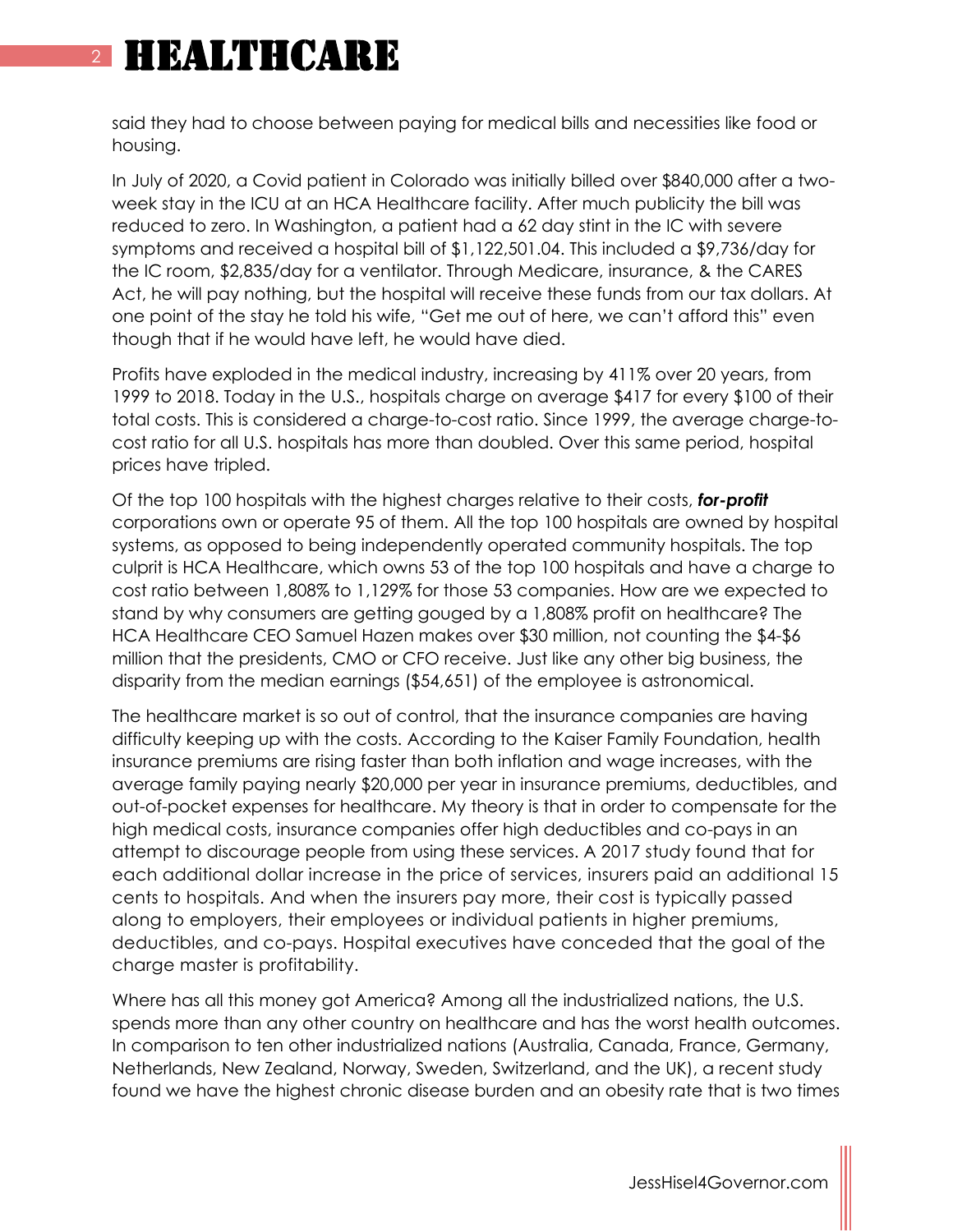higher than those national averages, and the lowest life expectancy and highest rate of suicide among the nations. The U.S. has the highest number of hospitalizations from preventable causes and the highest rate of avoidable deaths.

#### Transparency & Oversight

In 2019, Donald Trump signed an executive order for hospitals to disclose the rates that they privately negotiate with insurers. Hospitals unsuccessfully fought the rule in court. This would start to allow consumers to shop the market for lower priced medical services. The penalty for not following this was \$300/day. As of mid-2021, 83% of hospitals were in non-compliance. In July of 2020, Biden passed another executive order to remind hospitals about transparency, yet many are still not in compliance. The Biden order did go a little further and took a start at scaling back the monopolies of the healthcare. Although, if they are paying attention to the last order, what makes him believe they're going to follow this one?

Another item the order tried to prevent is the "pay-for-delay" tactic where large drug manufacturers pay generic manufacturers to keep their products off the market. The order also continues more with had Trump started for directing the FDA to import drugs from Canada. This would be great for a state to start this. I view this as Colorado was the first to legalize marijuana. How amazing would it be if Wisconsin was the first state to open up the drug market and get all the business from across the U.S.?

It is time to take back the medical industry. Far too long have consumers been ravaged by greed of the industry. This greed has only exacerbated a pandemic and fueled the mis-information rhetoric.

It is also time to reform the hospital industry and regulation will need to happen. There must be oversight into proper billing to make sure that all bills are coded correctly.

#### Open Medicaid for All

I **strongly** support to open Medicaid for all and lock in the low government pay schedules. If hospitals cannot control their prices and are gouging those that can afford to go to the hospital, it's time to regulate it for them. Businesses would also be able to buy into this to help with their high costs as well. Consumers are not the only victims of these costs. Lowering the costs will make it affordable so more people can go and get their life and wellbeing cared for.

Wisconsin has also missed out on billions of dollars from the Federal Government by not accepting the expansion back in 2014. The funds available to the state have decreased and our investment is not as lucrative as it could have been. I have spoken with Republicans that have stated that this was a decent idea but couldn't vote for it because it was against their party, and they were forced to vote it down. I find this disgusting and have lost faith in the organization.

By Scott Walker and Republicans opting out of the federal funding from the ACA, this kept the federal funding of our state at 58% and Wisconsin taxpayers are on the hook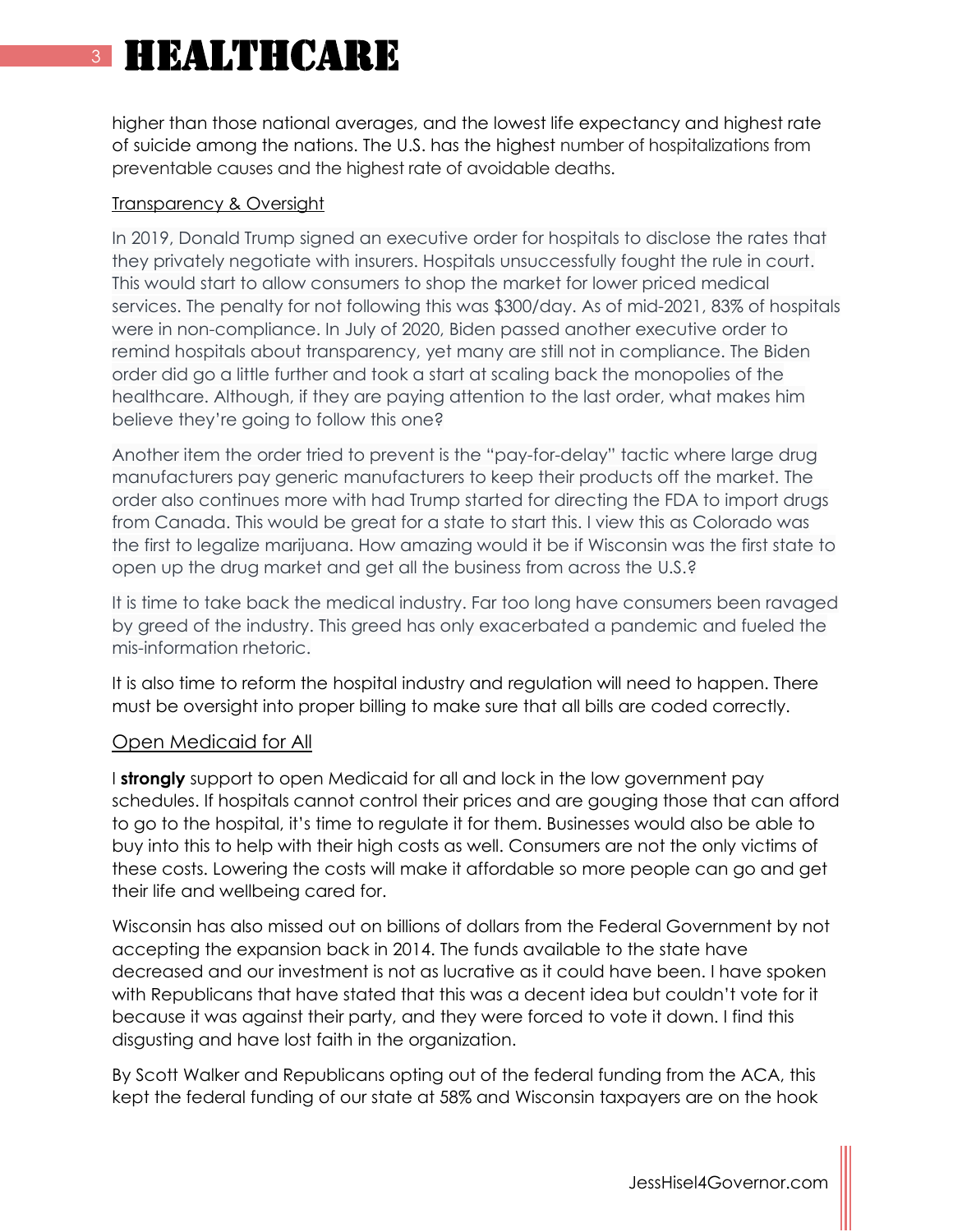for the rest. If Wisconsin would have accepted the expansion of Medicaid, the federal government would then pay 90% of the costs. All this was going to allow was the minimum income cutoff of BadgerCare of \$12,760 for a single adult to \$17,609, covering earnings up to 138% of national poverty. This would have granted roughly another 176,000 residents to take advantage of healthcare at **no cost to Wisconsin taxpayers**. This is such a low income cutoff, that I find this deplorable that we can't help the lowincome class, especially when it wouldn't have cost Wisconsin taxpayers anything to do this.

Stop the party-line voting and pass this for Wisconsin!

### **Prescription Drug Market**

The prescription drug market is growing out of control for rising costs and more modern advanced and inexpensive drugs are readily available to the public, but not widely distributed to consumers. According to the Kaiser Family Foundation, 77% of Americans think the price of prescription drugs is unreasonable. The same people also believe it is due to the drug manufacturer's outlandish prices dictating them. While that may be some of the case, a Pharmacy Benefit Manager (PBM) has been grabbing more of that profit than the manufactures and the word is getting out.

More than 100 separate bills have been introduced in 42 states in 2021 for the regulation of Pharmacy Benefit Managers (PBM). PBM's were started in the 1980's to help doctors select the best medication for the patient, which was great and really assisted physicians in helping their patients. They would work with the drug manufacturers and verify their efficacy in make recommendations with fact based evidence to the physicians. In the late 1980's, PBM's were given the power for procurement of these medications for the drugs. This is where the problem started. There is the ethical concern that companies now select the drugs based off economic decisions rather than fact based to be more beneficial to patients. With today's advancements in communication and technology, the question is are PBM's even needed? A PBM doesn't make the drugs, the don't purchase the drugs,

Using the two tables below, we can look at just the PBM's and drug manufacturers revenues and where they are situated in the Fortune 500 companies from 2019. We can easily see that this market is out of control. The average revenues for the six top PBM's, which all fall in the top 20 of the Fortune 500, was \$145 billion while the average for the drug manufacturers was \$85 billion, almost double. This averages out to \$2.6 million **per employee** for PBM's and \$1.1 million **per employee** for drug manufacturers. This shows that the 77% of Americans that believe the market is overpriced is correct. The PBM's are even worse than the drug manufacturers.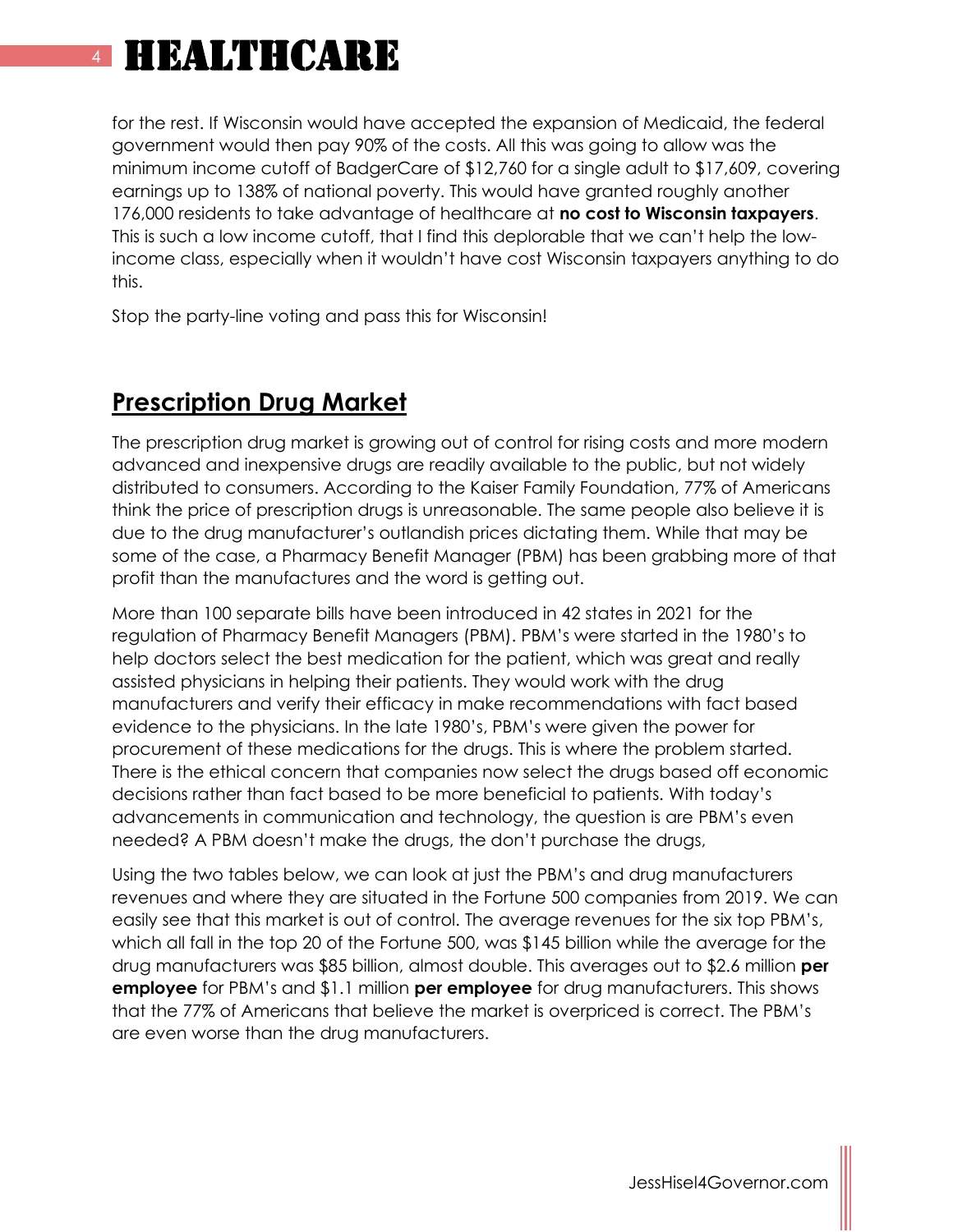### Drug Channel and Managed Care Companies on the 2019 Fortune 500 List

| <b>Company (stock symbol)</b>       | <b>Primary Role(s)</b><br>in U.S. Drug<br>Channels <sup>1</sup> | 2019<br><b>Fortune 500</b><br><b>Rank</b> | <b>Revenues</b><br>(SB) | <b>Revenues.</b><br>% vs. 2017 | <b>Revenue per</b><br><b>Employee</b><br>(SM) | <b>Profit as</b><br>% of<br><b>Revenues</b> | <b>Profit as</b><br>% of<br><b>Assets</b> | <b>Annualized</b><br><b>Return</b><br>$(2008 - 2018)$ | <b>Total Return</b><br>to Investors to Investors<br>(2018) | <b>Employees</b><br>(000s) |
|-------------------------------------|-----------------------------------------------------------------|-------------------------------------------|-------------------------|--------------------------------|-----------------------------------------------|---------------------------------------------|-------------------------------------------|-------------------------------------------------------|------------------------------------------------------------|----------------------------|
| UnitedHealth Group (UHS)            | Insurer/PBM                                                     | 6                                         | \$226.2                 | $+12.5%$                       | \$0.8                                         | 5.3%                                        | 7.9%                                      | $+26.7%$                                              | $+14.5%$                                                   | 300.0                      |
| McKesson (MCK)                      | Wholesaler                                                      | $\overline{7}$                            | \$208.4                 | $+4.9%$                        | \$3.1                                         | 0.0%                                        | 0.1%                                      | $+12.0%$                                              | $-28.4%$                                                   | 68.0                       |
| CVS Health <sup>2</sup> (CVS)       | Pharmacy/PBM                                                    | 8                                         | \$194.6                 | $+5.3%$                        | \$0.7                                         | $-0.3%$                                     | $-0.3%$                                   | $+10.4%$                                              | $-7.0%$                                                    | 295.0                      |
| AmerisourceBergen (ABC)             | Wholesaler                                                      | 10                                        | \$167.9                 | $+9.7%$                        | \$8.2                                         | 1.0%                                        | 4.4%                                      | $+17.0%$                                              | $-17.6%$                                                   | 20.5                       |
| Cardinal Health (CAH)               | Wholesaler                                                      | 16                                        | \$136.8                 | $+5.3%$                        | \$2.7                                         | 0.2%                                        | 0.6%                                      | $-8.4%$                                               | $-24.8%$                                                   | 50.2                       |
| Walgreens Boots Alliance (WBA)      | Pharmacy                                                        | 17                                        | \$131.5                 | $+11.3%$                       | \$0.4                                         | 3.8%                                        | 7.4%                                      | $+13.0%$                                              | $-3.7%$                                                    | 299.0                      |
| Humana (HUM)                        | Insurer/PBM                                                     | 56                                        | \$56.9                  | $+5.8%$                        | \$1.7                                         | 3.0%                                        | 6.6%                                      | $+23.5%$                                              | $+16.2%$                                                   | 41.6                       |
| Cigna <sup>3</sup> (Cl)             | Insurer/PBM                                                     | 65                                        | \$48.7                  | $+16.9%$                       | \$0.7                                         | 5.4%                                        | 1.7%                                      | $-6.5%$                                               | $+27.5%$                                                   | 73.8                       |
| Rite Aid (RAD)                      | Pharmacy/PBM                                                    | 107                                       | \$30.2                  | $-8.0%$                        | \$0.6                                         | 3.1%                                        | 10.5%                                     | $+8.6%$                                               | $-64.0%$                                                   | 48.4                       |
| Magellan Health (MGLN)              | Insurer/PBM                                                     | 417                                       | \$7.3                   | $+25.3%$                       | \$0.3                                         | 0.3%                                        | 0.8%                                      | $+3.8%$                                               | $-41.1%$                                                   | 10.5                       |
| <b>Average: Drug Channels</b>       |                                                                 | 28                                        | \$144.9                 | $+4.8%$                        | \$2.6                                         | 1.3%                                        | 3.8%                                      | $+8.8%$                                               | $-24.3%$                                                   | 130                        |
| 136<br><b>Average: Managed Care</b> |                                                                 |                                           | \$84.8                  | $+15.1%$                       | \$0.9                                         | 3.5%                                        | 4.3%                                      | $+11.9%$                                              | $+4.3%$                                                    | 106                        |

Source: Drug Channels Institute analysis of 2019 Fortune 500 list. Drug Channels figures include: AmerisourceBergen, Cardinal Health, CVS Health, McKesson, Rite Aid, and

Walgreens Boots Alliance. Managed Care companies include: Cigna, Humana, Magellan Health, and UnitedHealth Group.

1. Note that many companies also perform other roles beyond those listed.

2. CVS Health completed its acquisition of Aetha on November 28, 2018. Therefore, its financial results for 2018 reflect primarily the legacy CVS Health business.<br>3. Cigna completed its acquisition of Express Scripts on De

Published on Drug Channels (http://www.DrugChannels.net) on June 5, 2019.

#### **DRUG CHANNELS THE INSTITUTE**

### Pharmaceutical Manufacturers on the 2019 Fortune 500 List

| Company (stock symbol)             | 2019<br>Fortune<br>500 Rank | <b>Revenues</b><br>(SB) | Revenues,<br>% vs. 2017 | <b>Revenue per</b><br><b>Employee</b><br>(SM) | Profit as<br>% of<br><b>Revenues</b> | <b>Profit as</b><br>% of<br><b>Assets</b> | <b>Annualized</b><br><b>Return</b><br>to Investors<br>$(2008 - 2018)$ | <b>Total Return</b><br>to investors<br>(2018) | <b>Employees</b><br>(000s) |
|------------------------------------|-----------------------------|-------------------------|-------------------------|-----------------------------------------------|--------------------------------------|-------------------------------------------|-----------------------------------------------------------------------|-----------------------------------------------|----------------------------|
| Johnson & Johnson (JNJ)            | 37                          | \$81.6                  | $+6.7%$                 | \$0.6                                         | 18.8%                                | 10.0%                                     | $+11.3%$                                                              | $+5.2%$                                       | 135.1                      |
| Pfizer (PFE)                       | 61                          | \$53.6                  | $+2.1%$                 | \$0.6                                         | 20.8%                                | 7.0%                                      | $+13.8%$                                                              | $+24.7%$                                      | 92.4                       |
| Merck & Co. (MRK)                  | 76                          | \$42.3                  | $+5.4%$                 | \$0.6                                         | 14.7%                                | 7.5%                                      | $+13.8%$                                                              | $+40.2%$                                      | 69.0                       |
| AbbVie (ABBV)                      | 96                          | \$32.8                  | $+16.1%$                | 51.1                                          | 17.4%                                | 9.6%                                      | B.d.                                                                  | $-1.2%$                                       | 30.0                       |
| Eli Lilly and Company (LLY)        | 123                         | \$24.6                  | $+7.4%$                 | \$0.6                                         | 13.2%                                | 7.4%                                      | $+15.5%$                                                              | $+40.3%$                                      | 38.7                       |
| Amgen (AMGN)                       | 129                         | \$23.7                  | +3.9%                   | 51.1                                          | 35.3%                                | 12.6%                                     | $+14.8%$                                                              | $+15.1%$                                      | 21.5                       |
| Bristol-Myers Squibb Company (BMY) | 138                         | \$22.6                  | $+8.6%$                 | \$1.0                                         | 21.8%                                | 14.1%                                     | $+12.3%$                                                              | $-12.7%$                                      | 23.3                       |
| Gilead Sciences (GILD)             | 139                         | \$22.1                  | $-15.2%$                | 52.0                                          | 24.7%                                | 8.6%                                      | $+10.4%$                                                              | $-9.8%$                                       | 11.0                       |
| Celgene (CELG)                     | 207                         | \$15.3                  | +17.5%                  | 51.7                                          | 26.5%                                | 11.4%                                     | +8.8%                                                                 | $-38.6%$                                      | 8.9                        |
| Biogen (BIIB)                      | 235                         | \$13.5                  | +9.6%                   | \$1.7                                         | 32.9%                                | 17.5%                                     | $+21.2%$                                                              | $-5.5%$                                       | 7.8                        |
| Regeneron (REGN)                   | 450                         | \$6.7                   | $+14.3%$                | \$0.9                                         | 36.4%                                | 20.8%                                     | $+35.2%$                                                              | $-0.7%$                                       | 7.4                        |
| Average                            | 154                         | \$30.8                  | $+6.9%$                 | \$1.1                                         | 23.9%                                | 11.5%                                     | $+15.7%$                                                              | $+4.2%$                                       | 40.5                       |

Source: Drug Channels Institute analysis of 2019 Fortune 500 list

Published on Drug Channels (http://www.DrugChannels.net) on June 5, 2019.

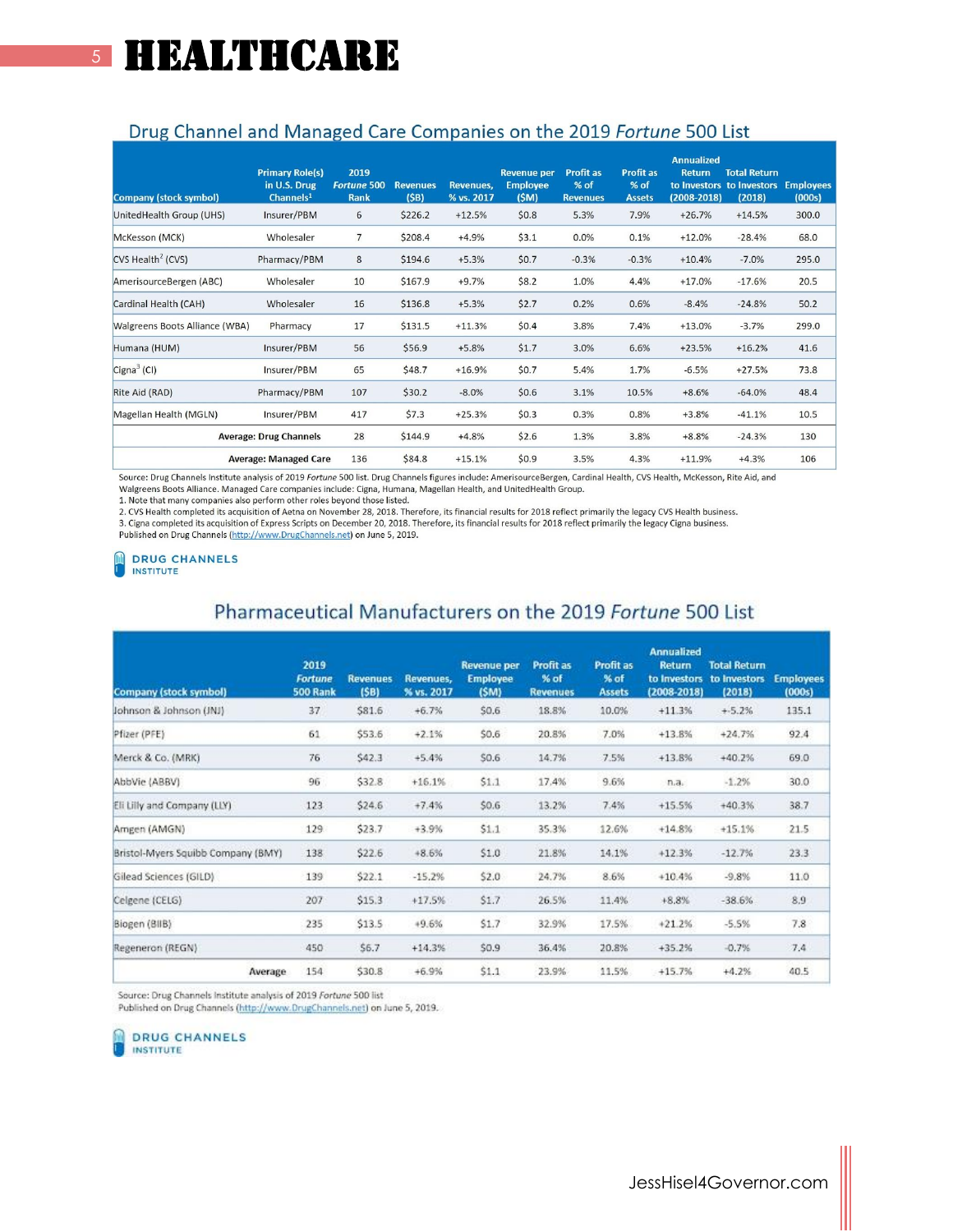### **HEALTHCARE**

To look at specific drugs to show how they operate, as reported from TruthRX.org, let's take insulin for example. Patients are responsible for \$594. Of that \$594, the drug manufacturer, Eli Lilly, charges \$135, wholesalers charge \$20, and Pharmacy retailers charge \$7. The remaining \$432 is what the Pharmacy Benefit Manager charges. The PBM charges 73% of the cost and they don't even touch the drug. The same hold true for EpiPens. Consumers are responsible for \$608, the manufacturer Mylan markets their cost at \$274 and PBM's take \$284 for themselves, 46% of the cost. For a company to take this much from consumers without doing any of the research behind it, nor involved in the manufacturing process, is extorsion. There are 3 three PBM's that control 75% of the market (CVS Health, Signa, and United HealthCare).

We have an opportunity to change this in Wisconsin. We must allow normal capitalism through transparency to control the market and not the top three companies making economic decisions. Some years back, the Federal government passed a law that allows States can open up transparency on these drugs for Pharmacies and everyone can see. Some states have taken advantage of this, but not Wisconsin. A bill that could have changed this was going up for vote and had 105 of the 133 votes for support, then in the last minute was voted down by the Republican party. We need to pass this legislation immediately to establish transparency in our market.

Our nation needs to open up the market for prescription drugs and create competition. Synthetic drugs, like Bio Similac, are becoming more readily available, inexpensive, and much easier to procure with the same results as the current drugs. Some drugs have as much as a 500% markup. Many current medications are outdated with all the new advances in the industry. A more prosperous return on investment can be established by shifting money to other manufacturers.

Medications should stop being denied just because they are not covered under your provider anymore. If someone needs a medication that works for them, they should be allowed to get this, not denied because the PBM or insurance company has excluded this drug because it is not as economic beneficial to them. All pharmacies should have access to all medications and be covered under all insurance plans for all patients (AKA Patient Steering). "Steering Patients" for the profit of an organization should be deemed illegal and for sure is unethical and immoral. Roughly 33% of Wisconsin's independent pharmacies have closed from 2009-2018 due to market manipulation. Pharmacy closings in Wisconsin are over 6-times higher than the national average. This becomes even more dangerous as more rural areas and low-income neighborhoods that do not have the coverage now and with the senior population that has increased by 15.4% from 2010 to 2017. The demand is increasing as the market availability is declining due to manipulation.

It is time to pass the legislation that we need to open up the transparency and oversight into our prescription drug industry. Numerous other states have already started doing this, but not Wisconsin. We need to have the competition as a free market should be to help drive prices lower and inspire creativity for the evolution of more modern medications. Newer medication is available in today's new informative world but is just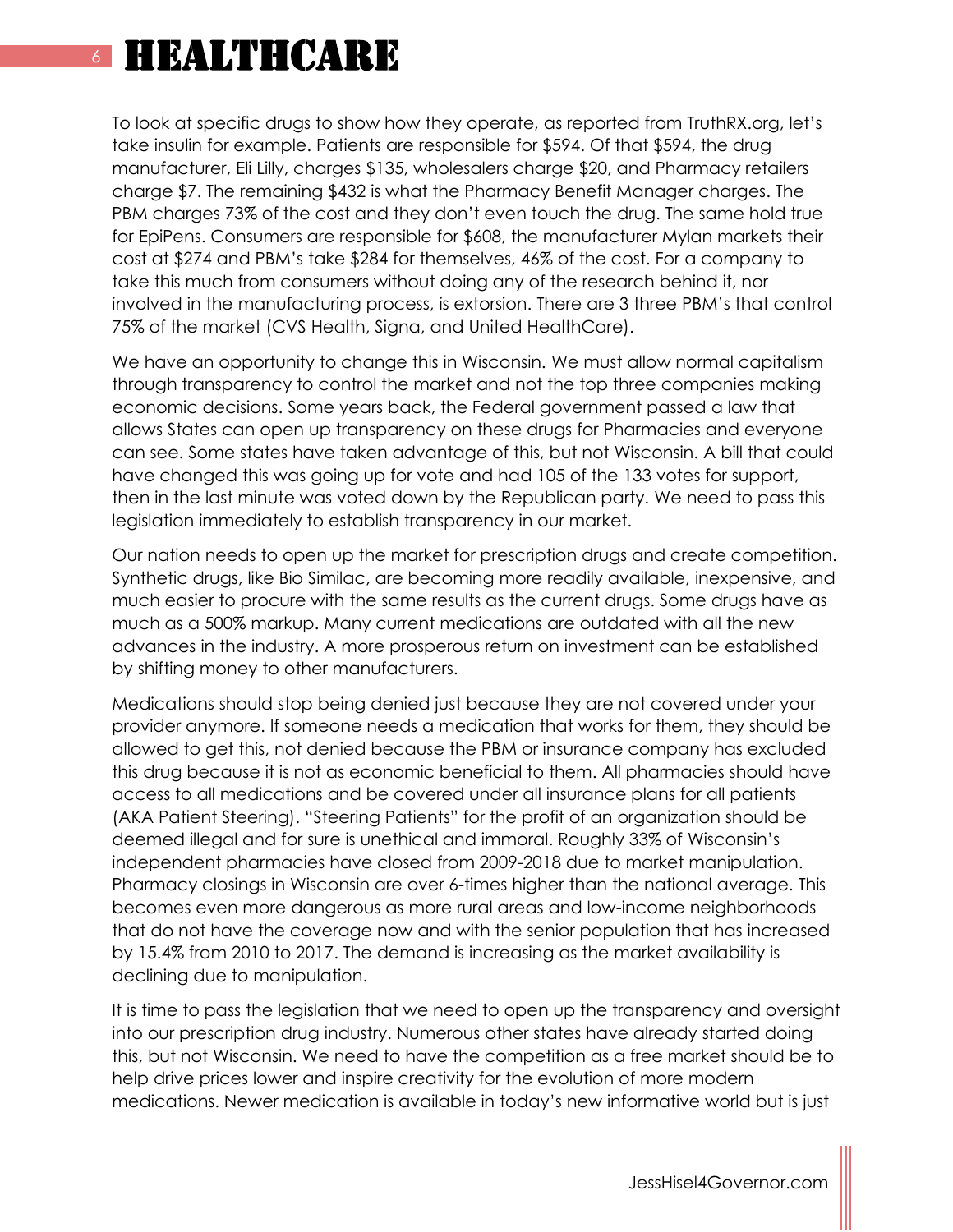not accepted by the large PBM's to get it out into the world. We have an opportunity to help save lives instead of destroying them, economically and figuratively.

### **Mental Health**

Today more than ever we must focus on mental health. I feel it is becoming the #1 issue in healthcare, and it is not receiving the proper care. Money is driving the care for organizations to make a profit, rather than properly help individuals. Roughly 30% of adults in the U.S. reported symptoms of anxiety or depressive disorder during 2020, up 11% from 2019.

Wisconsin needs to focus on four major issues to fix the mental healthcare. By law, Wisconsin is required to have the professional licensed staff for the quality of care that should be provided. The management of mental health and the administration should be taking this seriously for the current quality and future development. We need to make sure that we will have enough staffing for all the care today and in the future. We need to focus on having the correct prescription drugs for all the different types of issues.

When I first started looking at the problems in the industry, I was appalled to find out about an individual in the Milwaukee area that is still practicing today. In 2014, Dr. Ronald Rubin was charged for overmedicating a 16 year old by giving her a medication at double the adult daily dosage and accused of smoking marijuana with her at his home residence. He provided this "psychiatric care" without her parents' consent. This wasn't the only issue, he grossly over prescribed medication, more than six times the amount, on nine separate occasions for workers at a strip club for amphetamines. Sometimes he took some of these pills for himself. He used prescriptions and his position to solicit sex. The Wisconsin Medical Examining Board only temporarily removed his license and looked the other way through all these accusations, even though his ex-wife came out against him. Most cases were not investigated from the state board. He still practices mental health counseling today and has 7 locations across the Milwaukee area, with 22 Nurse Practitioners working with/for him, yet only 3 are qualified for mental healthcare. This is deplorable that Wisconsin is letting this happen.

This isn't the only big issue that we have been plagued with, Tony Evers campaigned on fixing the juvenile care at Lincoln Hills Schools for Boys, attacked Scott Walker during his campaign, and the service has worsened. Sexual misconduct incidents have soared 75%, youth-staff battery increased 177%, group disturbances are up 158%, staff injuries are up an astounding 4,700%, and now staff vacancy rates is at 32%. Gang violence is rampant in the facility, everyday there is threats to the staff members and their families. This is appalling and there is no action to make this better.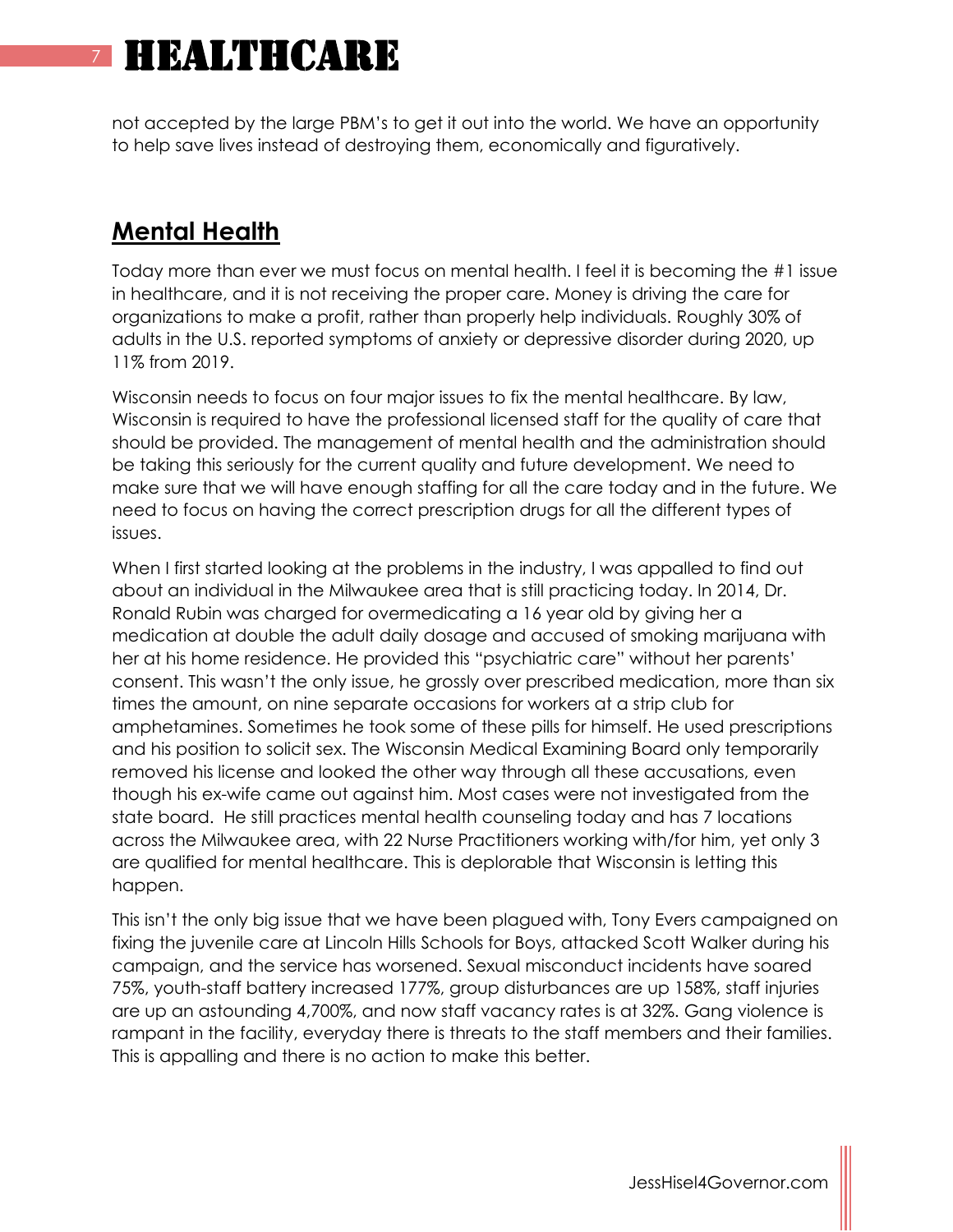#### Mental HealthCare Management & Licensed Staff

The overall management of the mental health in Wisconsin is broke. Wisconsin needs to start seriously looking at the problems to fix these for the future.

In early 2018, Blue Cross Blue Shield reviewed all 286 Psychiatric Nurse's, and with the further review, **only** 65 of them were truly Psychiatric Mental Health Nurse Practitioner (PMHNP). Blue Cross knowingly promoted out of scope providers falsely under the pretense that they were PMHNPs, the psychiatric NP specialists, as they listed FNPs under the specialty header for their very own members to seek care from a non-psychiatry specialist. This truly is a public health concern. The company that runs Blue Cross Blue Shield is unlawfully denying behavioral health benefits. The lawsuit claims that they have breached its fiduciary duty under the Employee Retirement Income Security Act in administering self-insured employer health plans and violated plan terms. We here in Wisconsin need to get the proper certified and licensed professional to properly care for the mental health of our state.

To truly fix mental health, we must have the professionals who are qualified to work in the industry be the driving force. We can not continue to use Family Nurse Practitioners (FNP) who are not qualified for the correct diagnosis or correct prescriptions to operate in the field as a FNP has not had neurobiology-psychopharmacology nor a residency exclusive to psychiatry. Cases are starting to get out across the U.S. of organizations not employing the correct personnel for mental health. A recent case in Oklahoma targeted Peter Stanbro, M.D.M.P.H who employed FNP's who are not certified as a PMHNP, Psychiatric Mental Health Nurse Practitioner.

There is a rule, R4-19-508, in the government that states a Registered Nurse Practitioner (RNP) shall only provide healthcare services within the nurse practitioners scope of practice for which the RNP is educationally prepared and for which competency has been established and maintained. Educational preparation means academic coursework AND a clinical residency in the area of population focus, ie: psychiatry for a PMHNP.

At the Medical College of Wisconsin, only one out of seven is a Psychiatric Mental Health Nurse Practitioner in the Psychiatric Residency. They allow a Family Nurse Practitioner's (FNP) to be part of the Psychiatric Residency Program. Again, the issue with this is that a FNP does not have the initial training or education to assist in the mental health field nor the in depth studies surrounding the neurotransmitters that are affected with the selection of medication.

A FNP, as a generalist, can renew prescriptions for a psych mental health medication, in collaboration with a specialist. However, once that patient becomes unstable, needing medication or dose changes, that patient has evolved outside of the scope of a generalist and for the time being, requires the care of a specialist until that patient again becomes stabilized. Many psychiatric symptoms can also manifest from other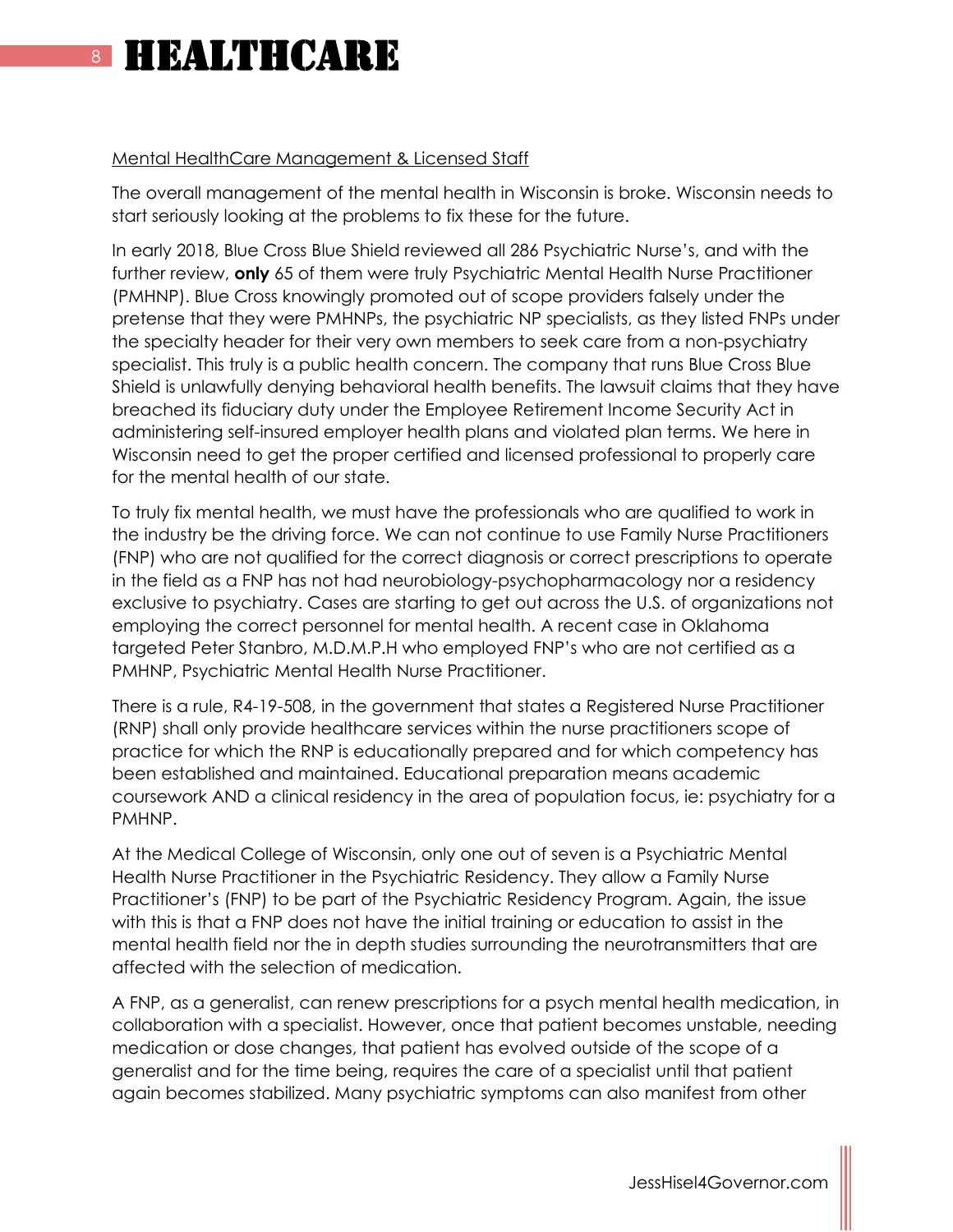disease processes, i.e., dysfunctional thyroid, therefore, the collaboration between primary care and a PMHNP is imperative to ensure the best outcome of the patient, and a requirement as the standard of care.

The solution to this is multifaceted by providing more qualified service members to the mental care. A great start to solving this issue is to pass Assembly Bill 396 and Senate Bill 394 which "creates an additional system of licensure for advanced practice registered nurses to be administered to the board". This is a start to get the right people in the positions to help avoid malpractice. Organizations need to stop placing patients within network since they get a bonus for referring in network even though there are months long waits without the quality of care of certified professionals. Wisconsin needs to immediately use telehealth with actual licensed PMHNP who have all the correctly certified staff to fill the need. There is a push to open Medicaid for this and we need to follow through with this. With the increase and continuing demand, the pay of out of scope providers is a legal concern and a risk that all companies and the public should be aware of. To provide the correct care, we must allow out of network coverage.

There is a management/leadership deficiency within the mental healthcare at the county level. An instance at the Green Lake Health and Human Services reported a staff member on paid leave for over a year. The Director and Deputy Director were fired for inept leadership and poor management. Waushara County Human Services was not immune to this management disease destroying morale and high employee turnover. We do not ask MBA's to be social works so we should not ask social workers to be MBA's. Finding the correct person for the job and getting the right training is imperative at any job, and our government is no exception.

There needs to be an intentional change in the approach to leadership and management as employees do not leave because of bad counties, they leave because of bad managers and poor leadership. From a recent Harris poll, of the 23,000 U.S. full-time employees in key industries with key functions, only 17% of employees felt their organization fostered open communication. Only 15% felt their organization enabled them to execute goals. Only 20% fully trusted the organization they worked for. All levels of county government are in danger to include child services, law enforcement, mental health services, and first responders. Overcoming the stigma associated with falling morale is destroying our workforce at the county level and without proper training of function, only an outcome of failure will be achieved.

#### Mental HealthCare Staffing

There is also a serious staff shortage for the current need and an even larger demand in the next decade. A recent report on the Wisconsin Policy Forum states 55 of 72 Wisconsin counties face a "significant shortage" of psychiatrists. There are 20 counties alone that have no practicing psychiatrists at all. Counties with few or no psychiatrists are most prevalent in the northern portion of the state. For example, a single psychiatrist currently serves Ashland, Bayfield, and Iron counties. With the increase in mental health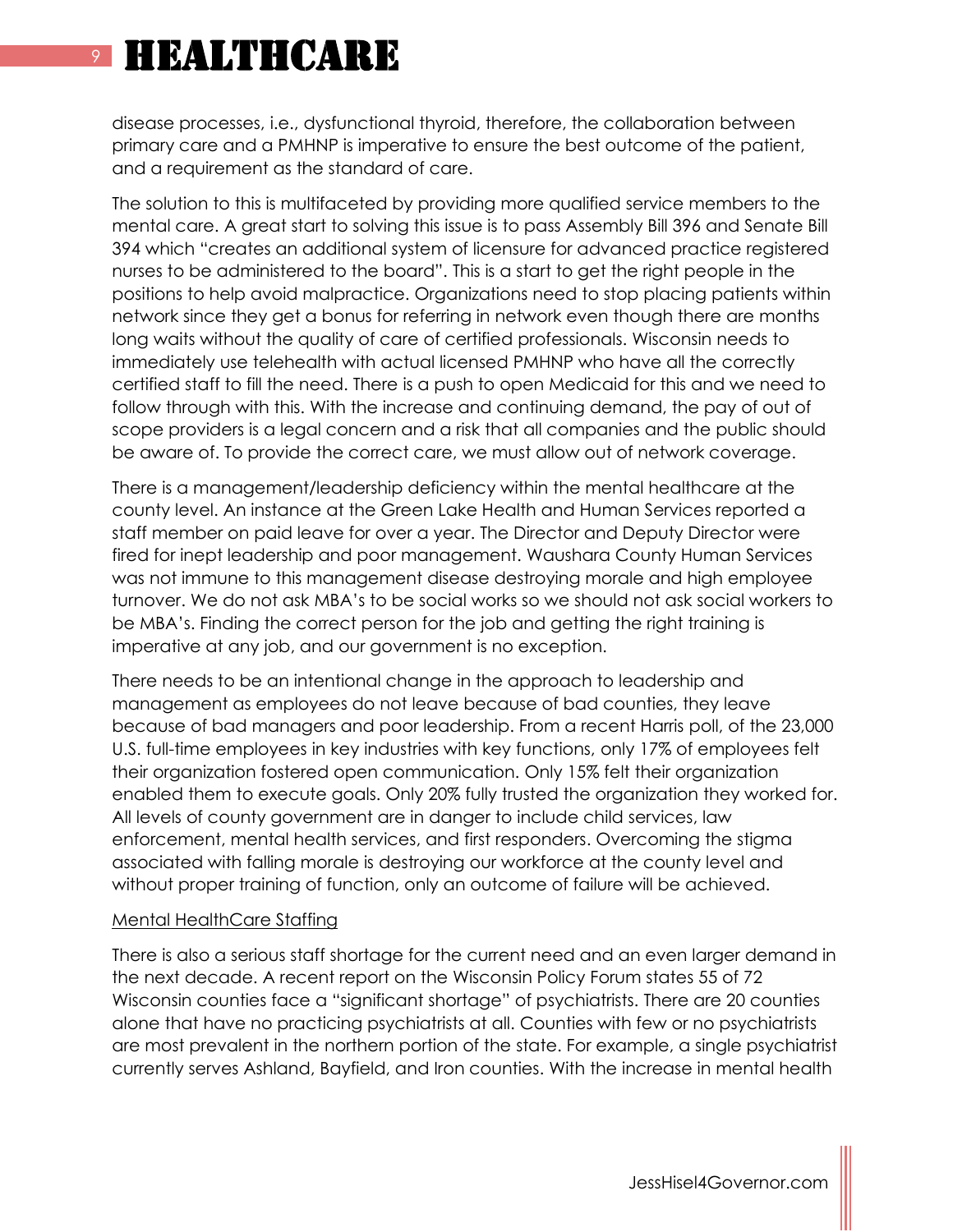and substance abuse in the state, they state at current demand, more than half of Wisconsin adults in need of services will go without care.

The serious problem in the near future is that with the demand increase and the current staffing of licensed professionals remain, the staffing shortage is exacerbated. The average age of a psychiatrist is 50 years old, nearly half over 55, and roughly 25% over the age of 65. This workforce also declined by 0.2% from 2003-2013. In that same amount of time, physician's increased by 14.2%. It is projected to have a shortfall in the workforce of 12% by 2025. With a high demand, prices for these services will undoubtably increase to unaffordable levels along with the long wait times for services that need immediate attention.

Telehealth with Psychiatrists and/or PMHNPs would seriously help with the increased saturation of the mental health demand for services. It would decrease administration, increase access for all areas of Wisconsin to include rural areas, help with all services in underserved areas, and help create competition to help drive markets down. As telemedicine becomes more prevalent in our healthcare, the legitimacy of the technique will increase. The most amazing effect of telepsychiatry is the acceptance from the stigma associated with patients visiting a mental health facility. With the advantage of in-home care, patients feel more comfortable receiving these services as they are not in the public. In 2015, the American Psychiatric Association (APA) created a committee for educational resources for the practice and policy implications for telepsychiatry. The University of Arizona and St. Elizabeth Hospital used telepsychiatry for treating depression in an underserved Hispanic population with positive results such that it improved acceptability of mental health services and improved health outcomes of those that used it.

This isn't a novel idea. Many other states are already implementing Telepsychiatry programs including Tennessee, Georgia, California, Kansas, and North Carolina. In North Carolina, it is now open across 57 hospitals and is 70% funded through the state and 30% through the Duke Endowment. They have seen a \$2.7 million return on investment, not calculating the long term savings in the future and positive societal change.

#### Political Changes

Why is mental health so important? AMA has studies that show mental healthcare affects numerous facets directly and indirectly including, jobs, wages, tax revenue, and social and community involvement. We have an opportunity for collaborative efforts across professionals and can pass legislation to help with training our future leaders and also on insurance pay schedules.

Wisconsin DHS estimates that we spend \$6.8 billion annually just in substance misuse and addiction alone. Depression and schizophrenia alone cost \$1.8 billion. Wisconsin ranks fourth in the nation in prevalence of mental health, affecting nearly 1.5 million people. Roughly 49% of those people will not receive care due to the lack of mental health services.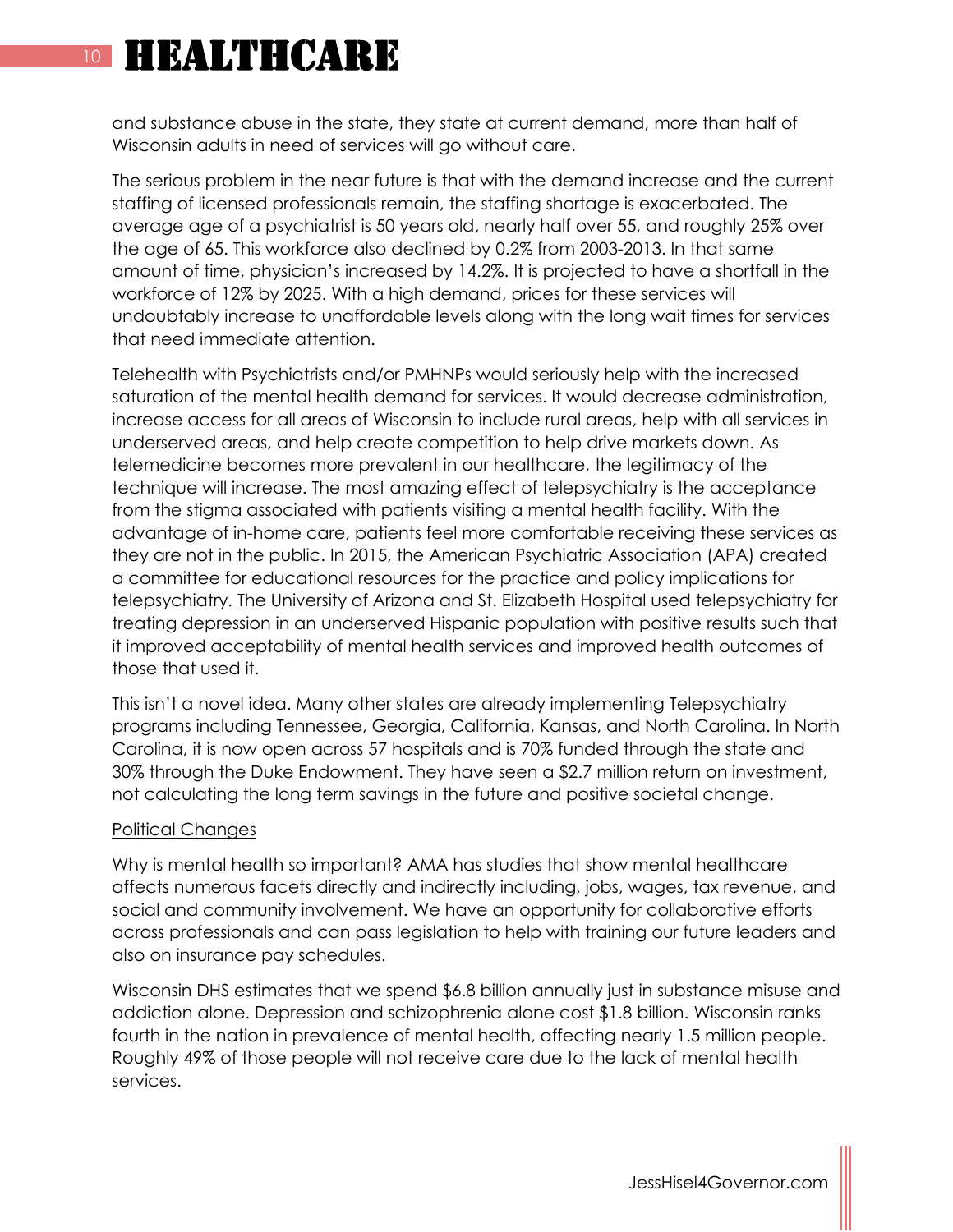To help with the immediate need, Wisconsin can follow other states in the form of collaboration within the industry. Washington implemented Collaborative Care statewide, NY & SC follow this. This program is where if a doctor has a question, they can reach out to a licensed and certified team and ask for advice and guidance, a true collaboration. While this is a good practice, we should not allow non-trained doctors practice in the mental health field unless they are certified.

In the form of financial assistance to attract more PMHNP's, Wisconsin currently has 3 loan programs for those that want to use it for college and then have residency in Wisconsin upon graduation to support the rural and underserved areas in Wisconsin. Less than 5% of the loans are for psychiatry students, mostly because there are just not a lot of applicants. Since these are loans and not grants, we should increase the support of these loans and offer more, especially to the psychiatry area. Only 57% of applicants to one of the programs are accepted because they are short on funding to support the loans. Psychiatrists are among the lowest paid physicians, so helping them out of the debt ratio upon graduation is critical to others to select this as a career. It is difficult for them to live in rural areas as the pay is not as high and they have to pay off their debt. Each residency slot costs roughly \$320,000 (\$80,000/yr. on a 4-yr program) to fund.

2 Organizations in Wisconsin train psychiatrists, UW Madison & the Medical College of Wisconsin who run 4 programs serving roughly 25 psychiatry students a year. They need the opportunity to be able to expand their residency programs, yet they are limited because the federal government capped the number of residency positions. Wisconsin needs to fund the difference in order to sustain the demand for more mental health workers we will need. The two potential ways to accomplish this is to increase the class size or increase the residency programs. About half of medical residents practice in the state in which they were trained.

Low reimbursement rates from insurance providers, Medicaid, and Medicare threaten access to mental healthcare. Only 55% of psychiatrists accept private insurance, 55% accept Medicare, and 43% accept Medicaid. Psychiatrists are paid roughly 20% less than other physicians, on top of the 20% less they receive from Medicaid, the low payment exacerbates the mental health field. Increasing the number of psychiatrists who accept insurance/Medicaid to make all services available to all people regardless of socioeconomic status minimizes barriers for a market that only currently supports half of the adult that need care.

Because mental health disproportionally affects low income or those uninsured, Medicaid is a driving factor for these individuals and increasing the reimbursement rates on the pay schedules would have a significant impact on attracting psychiatrists to practice in Wisconsin. This would also help attract psychiatrists to the rural areas where most of these individuals reside. Also, increasing the Medicaid rates would also drive private insurance companies to raise their rates since they track these for their pay schedules. Yes, this is more money in BadgerCare, but the cost savings in crime and other economic development (jobs, taxes, revenue in sales, etc.) needs to be analyzed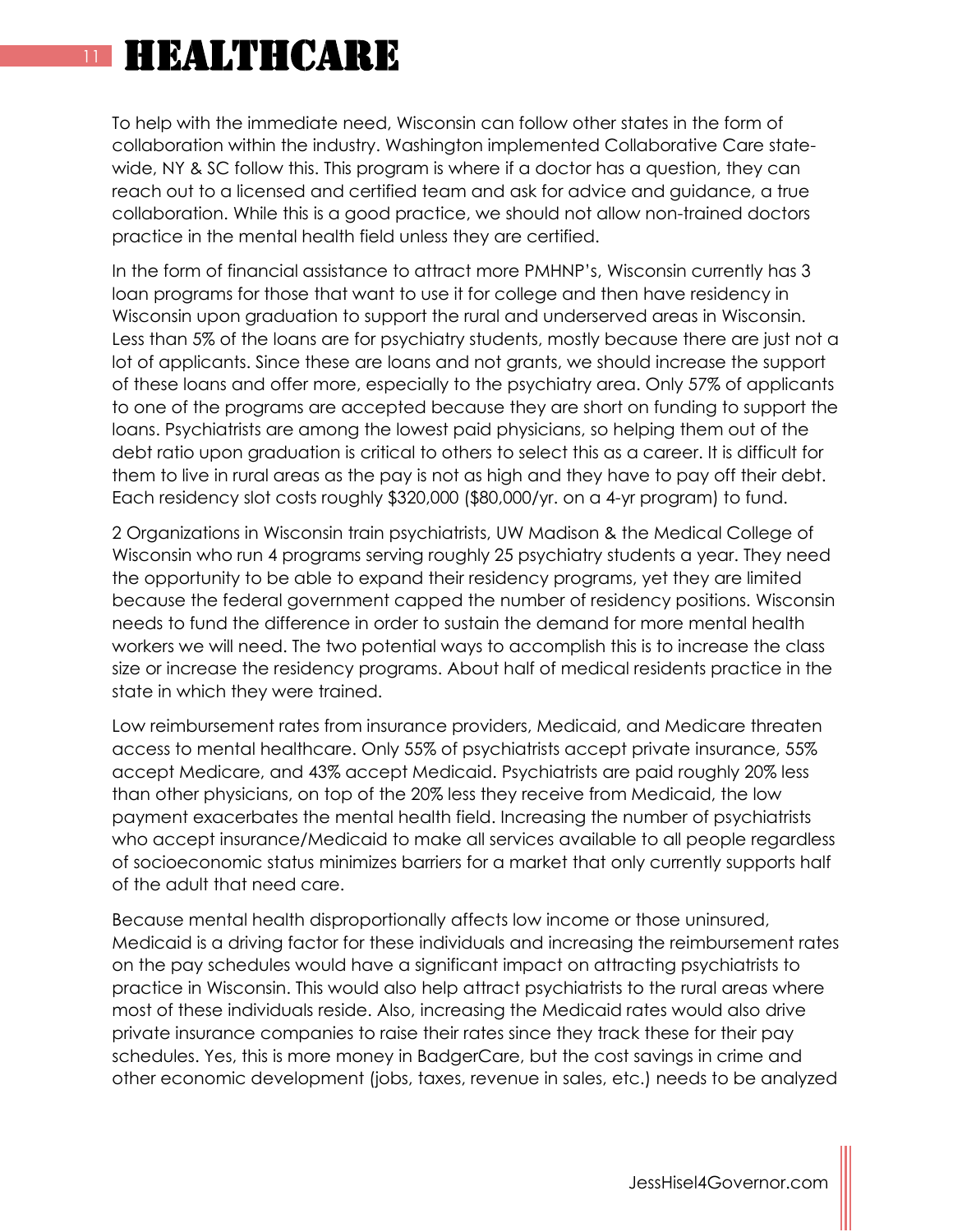as well to see the complete return on investment. Ultimately, this offers more Wisconsinites access to mental health services which is the goal.

Along with increased pay scale rates, insurance companies need to be held to standards for "Mental Health Parity" where they should not be able to decide if something is "medically necessary" or not. Wisconsin needs to adopt "best practices" identified in the SAMHSA just like seven other states (California, Connecticut, Maryland, Massachusetts, New York, Oregon, and Rhode Island). Better enforcement of parity will lead to more affordable care because insurance companies would be required to cover mental health services at the same rate as other medical services. This affordability will increase access for all people, especially in rural areas, making mental healthcare more equitable.

Investment in mental health not only helps people, but there is an economic impact. The ADA has estimated that for every \$1 million invested, there is a return of 6.8 full-time jobs, averaging \$147,058.83 per job, less of an investment on some of the tax incentives that Wisconsin gives out. There is also an additional \$0.30 on indirect wages for every \$1 invested. Of the roughly 12,600 current physicians, this generates over \$1.2 million in state and local taxes.

#### Prescription Drugs

Without the proper diagnosis from the proper professionals that are trained for mental health that was mentioned above, medications are not being properly prescribed. Without the proper diagnosis and education, patients are over medicated, improper medications prescribed, or given other medication to counteract their current medication that they don't need. With the modernization of MRI scans that measure the blood flow, medicines can now target the portions of the brain that are causing some of the neurological disorders. Many of these medications are block from pharmacies because of the PBM's. This quality of service is broken. There have been major advancements in the drug market to help mental health and proper licensed technicians are needed to prescribe these new drugs. The decade old drugs keep getting prescribed and the new research and proven more effective drugs are not being implemented. The drug market needs a reform to advance these types of treatments and availability. Read the Prescription Drug Reform section for more information into this solution.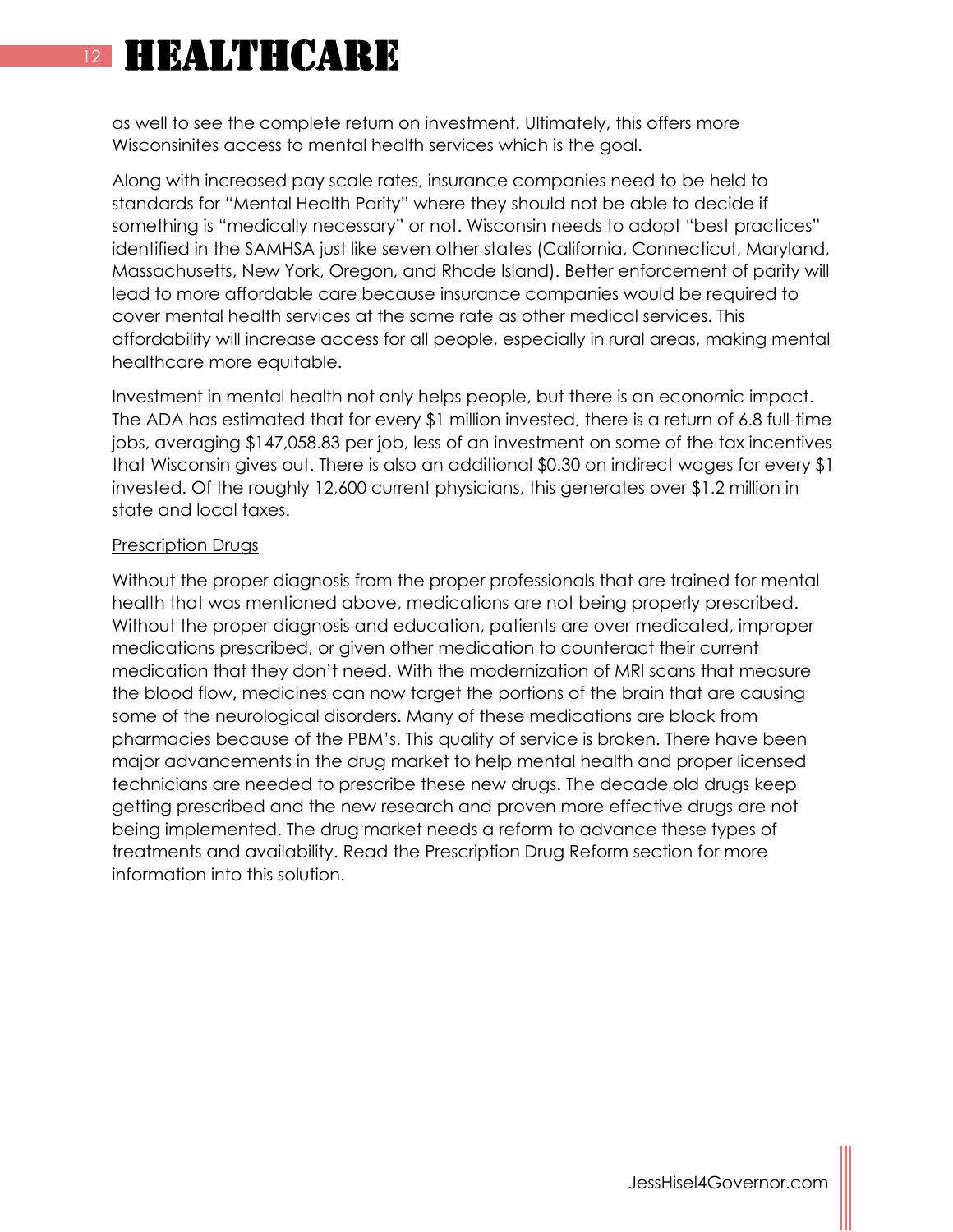### **Summary**

Wisconsin faces a growing shortage of psychiatrist and access to mental health services. We must focus on recruitment and retention for the future, and we can do that through polices that help build the industry. State reimbursement can drive sustainability for programs and help prevent crime, drug prevention, job growth, and reform our society in positive aspects.

Telehealth is a modern inexpensive approach to reaching broad areas and is easy to implement. It also offers the licensed and certified PMHNP's that have the experience for the quality of care and better targeted medicine. We must demand mental health professionals to be a part of the mental healthcare.

If you feel like I do, help me spread this message. I want people to join me because they believe in what I believe in…Wisconsin. Let's create a new culture for Unity to move Forward!

*Look Forward…Don't look back, we're not going that way!*